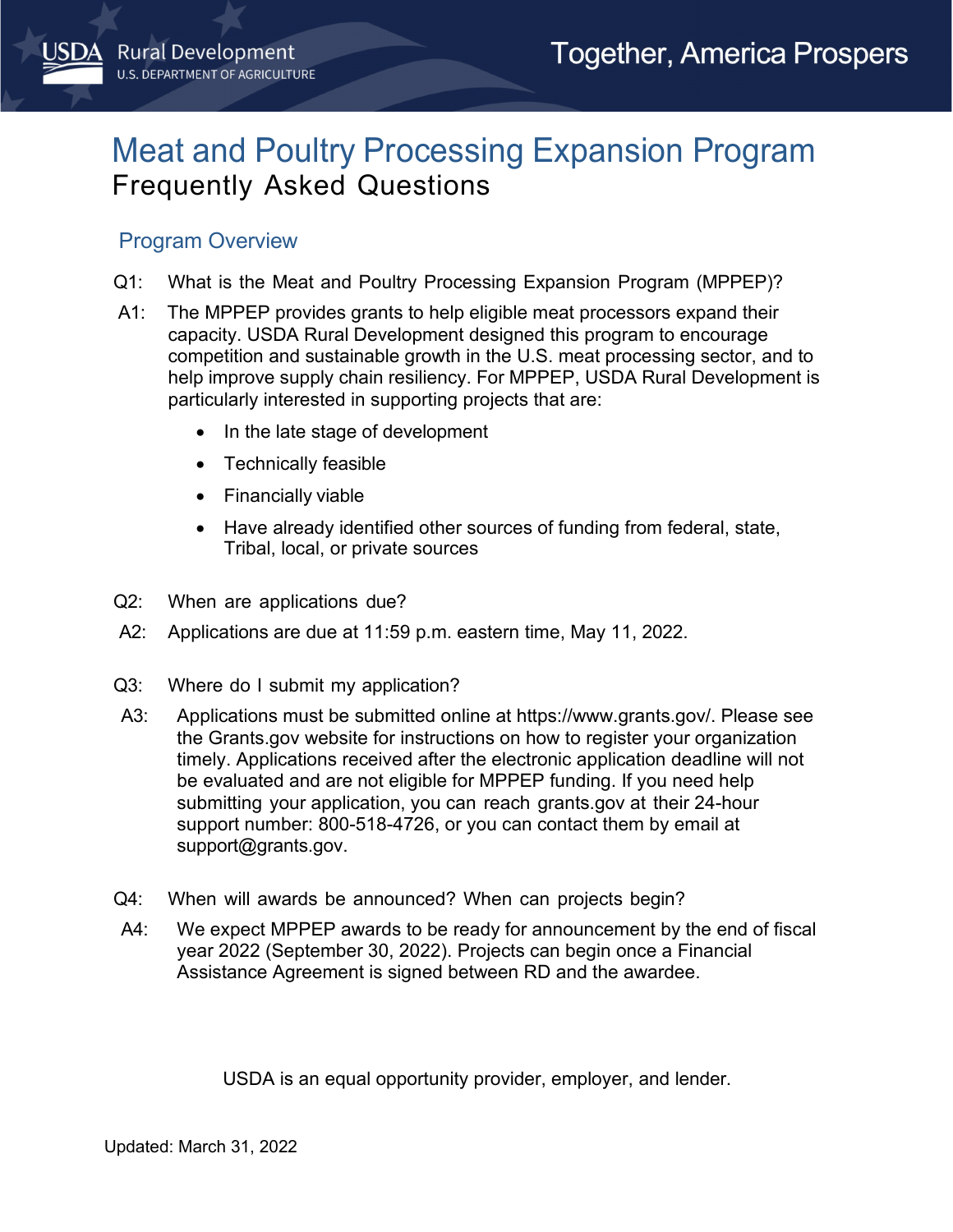- Q5: If this first round of funding is for late-stage projects, is there any information available on the second round of funding, and what types of projects will be prioritized?
- A5: We expect to announce another program to help meat and poultry processors in the near future. This program is still under development, and differs from MPPEP. We do expect the future program to be able to help projects in the early stages of development. Check for updates at [https://www.usda.gov/meat.](https://www.usda.gov/meat)

## Applicant Eligibility

- Q1: Who can apply?
- A1: Entities (regardless of legal structure) that engage or want to engage in expanding meat and poultry processing capacity are eligible to apply for MPPEP. Examples include Tribes and Tribal entities, for- and nonprofit entities, corporations, producer-owned cooperatives and corporations, certified benefit corporations, and state or local government entities. Private entities must be independently owned and operated. U.S. citizens must own a majority of the entity applying for support. Meat and poultry processing facilities (existing or planned) must be physically located and operated within the U.S. or its territories.
- Q2: Are there other requirements?
- A2: Yes. Eligible applicants must:
	- Process or plan to process one or more species subject to the Federal Meat Inspection Act (available at this link: [https://go.usa.gov/xtzhB\)](https://go.usa.gov/xtzhB), or the Poultry Product Inspection Act (available at this link: [https://go.usa.gov/xtzhN\)](https://go.usa.gov/xtzhN). Facilities that process nonamenable (exotic) species – such as bison, domestic rabbits or deer, pheasant, quail, or captive-raised waterfowl – under voluntary Food Safety and Inspection Service inspection also are eligible to apply.
	- Have or commit to obtain a Federal Grant of Inspection through USDA's Food Safety and Inspection Service (available at this link: [https://go.usa.gov/xtzhU\)](https://go.usa.gov/xtzhU), a Grant of Inspection under the Cooperative Interstate Shipment Program (available at this link: [https://go.usa.gov/xtzhG\)](https://go.usa.gov/xtzhG), or a Tribal or state-based meat and poultry inspection program (state-based information available at this link: [https://go.usa.gov/xtzht\)](https://go.usa.gov/xtzht).
	- Comply with the National Environmental Policy Act (available at this link: https://go.usa.gov/xtuqD) and Section 106 of the National Historic Preservation Act (available at this link:<https://go.usa.gov/xtuq6> - PDF), and all other applicable state, local or Tribal laws.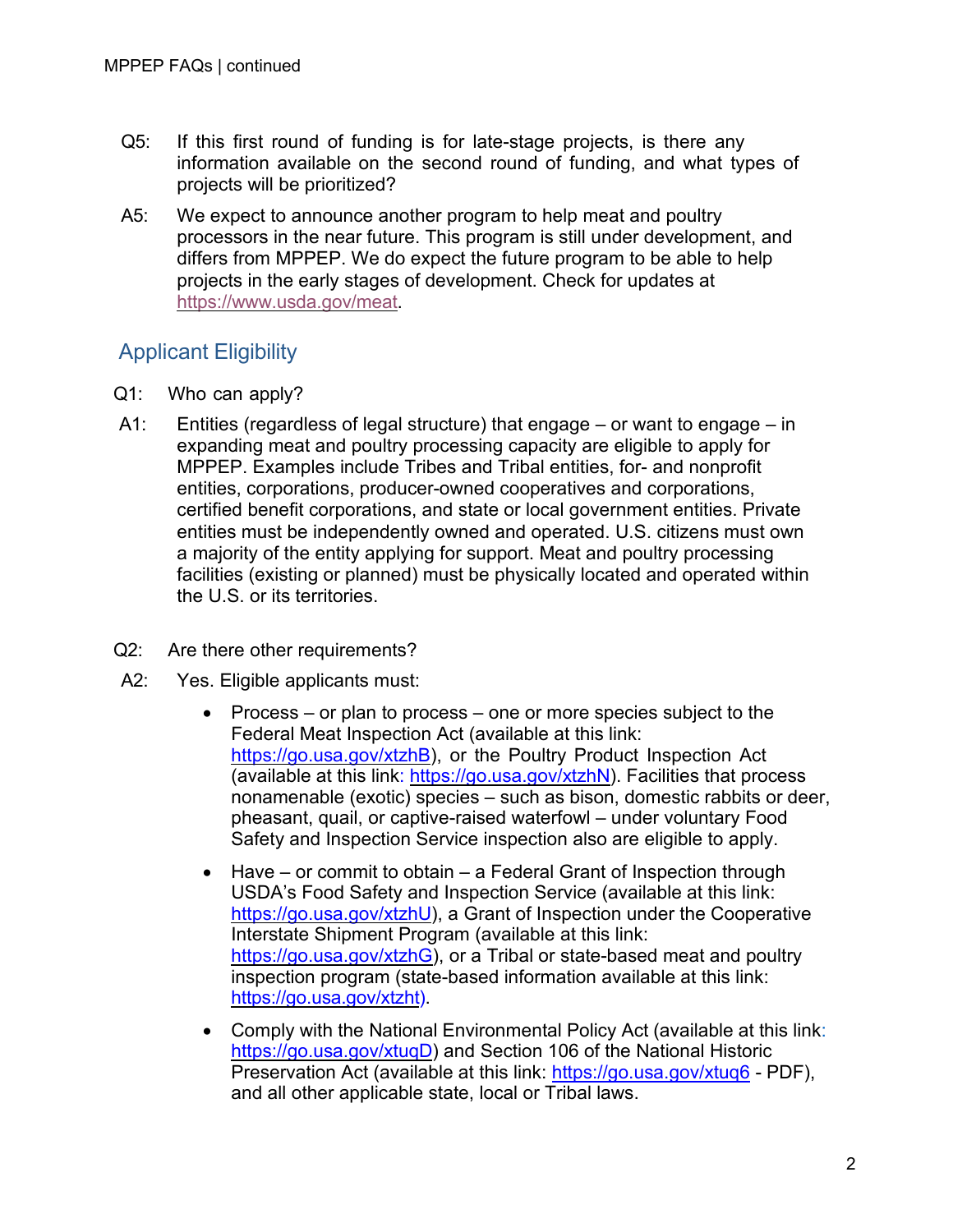- Q3: Who is NOT eligible to apply?
- A3: Meat and poultry processing entities (existing or planned) that:
	- Are exclusively for non-commercial use
	- Are custom-exempt or otherwise uninspected, with no plans to operate under federal inspection, or a state or Tribal equivalent
	- $\bullet$  Hold a market share equal to  $-$  or greater than  $-$  the entity that holds the fourth largest share of that market for any of the following: beef, pork, chicken, or turkey processing
- Q4: Where does an applicant go to figure out their market share and if they are within the top four processors?
- A4: There is no specific reference point. Applicants in the industry know if they are among the top four processors in the national beef, pork, chicken, or turkey markets. Certification that the applicant is NOT among the top four processors is required at time of application. If you know the percent of market share held, add that information to the table on page 2 of the application. If you don't know the information, list it as "unknown."

**NOTE:** Market share certification is only required for the four species noted above.

- Q5: What about facilities who only engage in further processing?
- A5: Applicants that engage or propose to engage in further processing can be eligible, provided the project:
	- Increases demand for animals from producers
	- Increases opportunities for producers to access value-added markets
	- Improves the viability of an existing processing operation.

Additionally, for applicants that engage or plan to engage in further processing, inputs must be the products of primary processing. Primary processing is defined as the "slaughter of an animal in an inspected establishment for the purpose of eventual human consumption."

- Q6: Are small processors eligible to apply?
- A6: Yes. Eligible processors of all sizes can apply. The purpose of this program is to provide additional – and improved – processing options to producers as quickly as possible. MPPEP is designed to accommodate a variety of project sizes in order to best meet that purpose.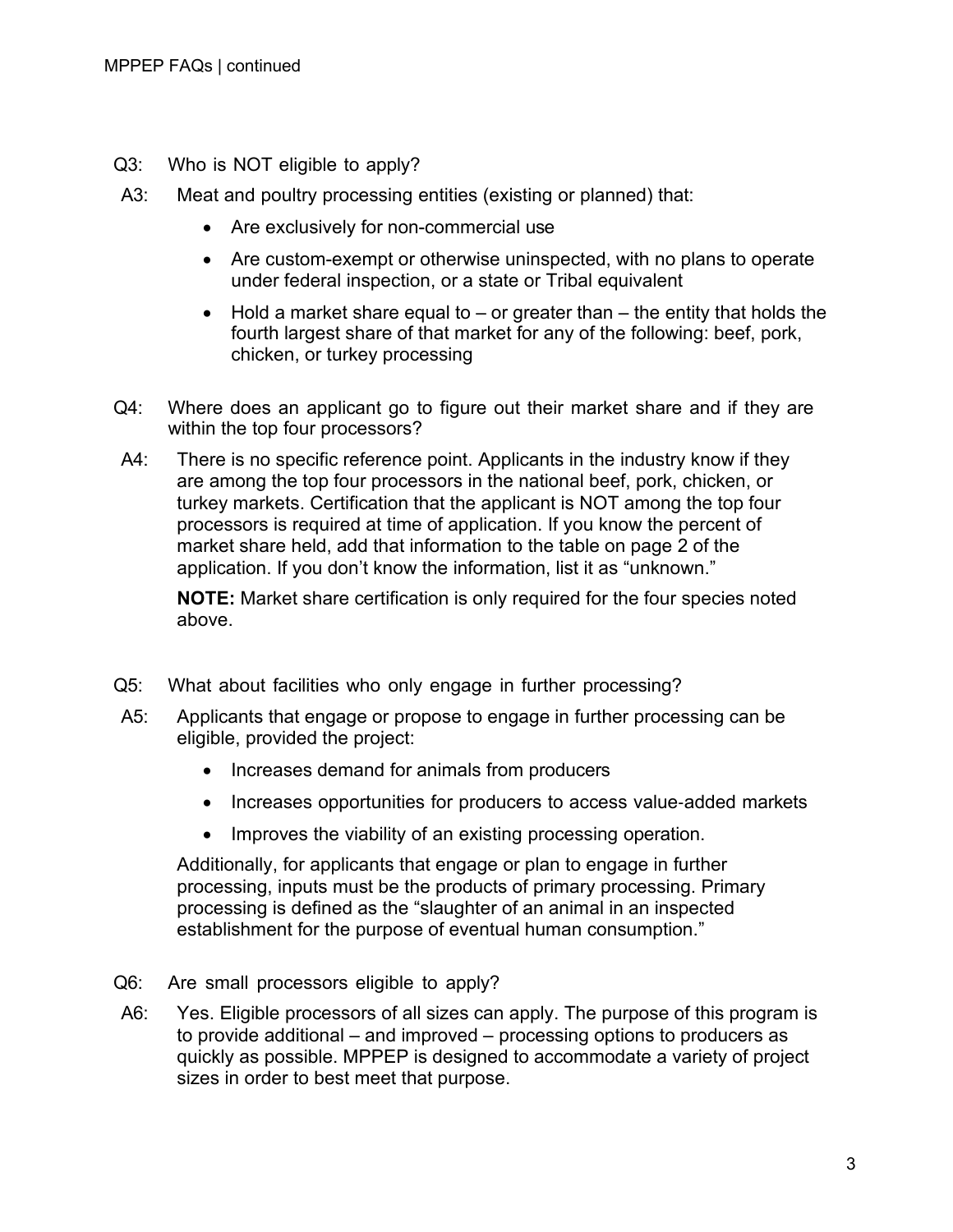## Eligible Costs & Matching Funds Requirements

- Q1: How can MPPEP funds be used?
- A1: MPPEP grant funds must be used to expand capacity by accommodating additional species or increasing production volume. As part of an expansion project, eligible activities include:
	- Building new or modernizing or expanding existing facilities, which can include the purchase of land, or buying an existing idle facility as part of an effort to expand that facility's processing capacity
	- Developing, installing, or modernizing equipment and technology
	- Ensuring compliance with packaging and labeling requirements
	- Upholding occupational and other safety requirements
	- Modifying facilities or equipment to protect food safety
	- Paying for voluntary grading services on value-added processed products
	- Offsetting costs associated with becoming an inspected facility
	- Supporting workforce recruitment, training, and retention
	- Developing and installing climate-smart equipment that reduces greenhouse gas emissions, increases efficiency in water use, improves air or water quality, or meets one or more of USDA's climate action goals
- Q2: How can funds NOT be used?
- A2: Grant funds cannot be used to:
	- Pay costs associated with existing processing capacity
	- Pay costs that have been  $-$  or will be  $-$  reimbursed by a third party
	- Pay costs incurred prior to the date the grant financial assistance agreement is executed. (Note: In some instances, reimbursement for expenses incurred 90 days prior to the MPPEP grant award are allowed. Prior agency approval is required.)
	- Pay for indirect project costs
	- Support projects with proposed periods of performance longer than 48 months
	- Support a grant request that exceeds \$25 million or 20 percent of project costs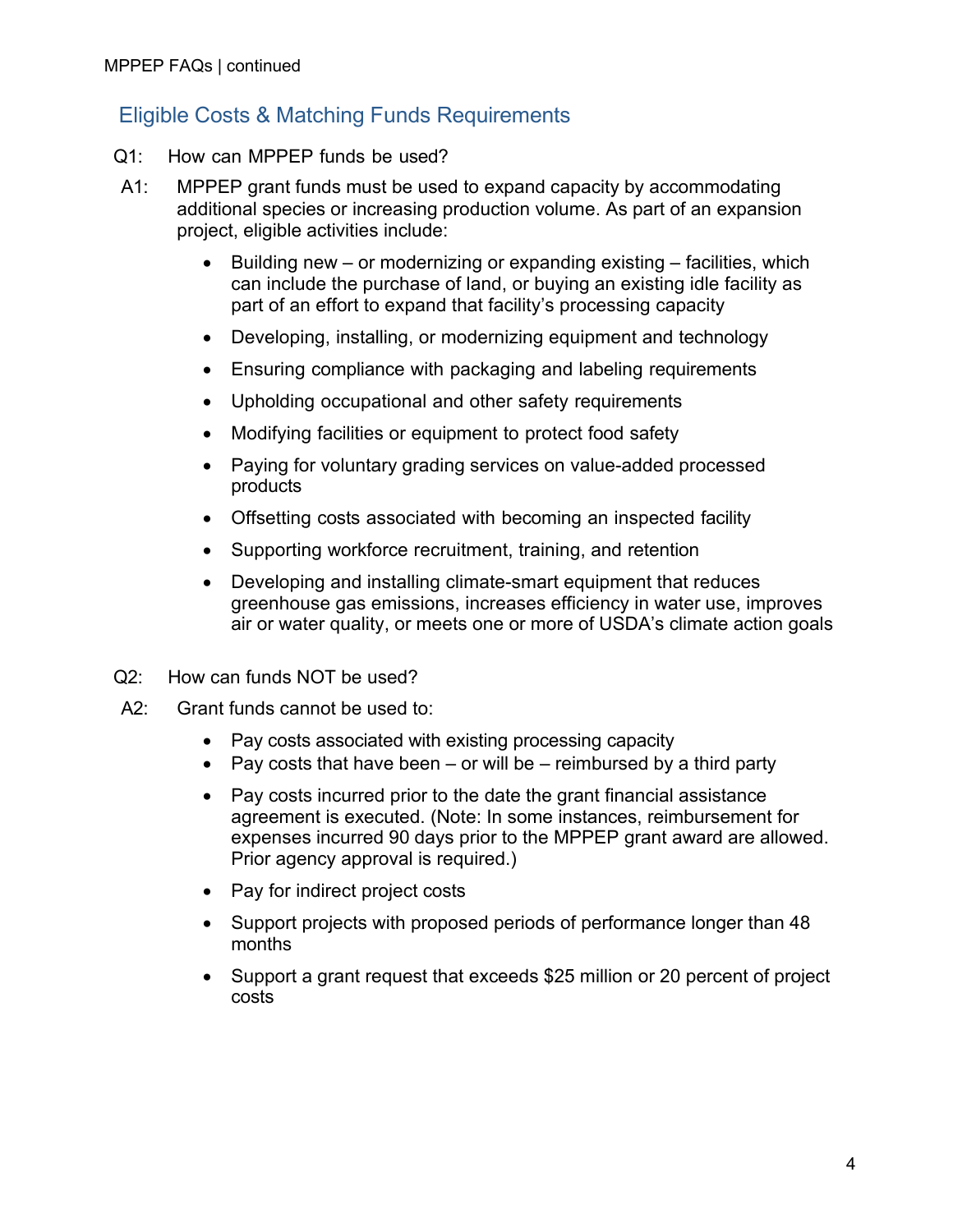- Q3: Is there a requirement for matching funds?
- A3: The MPPEP does not require matching funds. However, before an award can be made, the applicant must identify other sources of secured funding necessary to complete the project.

When defining total project costs, secured funding contributions (examples include property and equipment) must support **new or expanding** processing capacity. Costs and activities that support **existing** processing capacity only will not be considered.

Rural Development will verify the stated market value of contributions for other funds contributed to the project upon award.

- Q4: Is it possible to retroactively recover expenses?
- A4: In some instances, Rural Development can approve costs incurred 90 days before the award. Pre-award costs are allowable only to the extent that they would have been for an eligible activity if incurred after the date of the federal award, and only with written approval from Rural Development.
- Q5: If I received support from the Meat and Poultry Inspection Readiness Grant Program (MPIRG) am I eligible to apply for MPPEP?
- A5: Yes, you can apply, However, if the project is the same, do not include the readiness grant as part of your total project costs.
- Q6: If I've received support from the Food Supply Chain Guaranteed Loan Program (FSCGLP) am I eligible to apply for MPPEP?
- A6: Yes. Private financing associated with USDA such as the Food Supply Chain Guaranteed Loan Program – can comprise the non-MPPEP portion of financing in your application.
- Q7: If an establishment is already under construction, is it eligible to apply for this grant?
- A7: It depends on the scope of the project. Typically, MPPEP funding can only be used for work conducted after a MPPEP Financial Assistance Agreement is signed with Rural Development. Also, for example, starting construction can jeopardize your National Environmental Policy Act (NEPA) environmental review – the completion of which is required prior to any award.
- Q8: Is pre-kill infrastructure eligible?
- A8: Pre-kill infrastructure is allowed as long as it is not related to the agriculture production of the animals. For instance, construction of holding pens for the animals when they arrive at the processing facility is an eligible activity but building a feedlot to finish cattle is not. Also, the infrastructure must be directly associated with processing operations.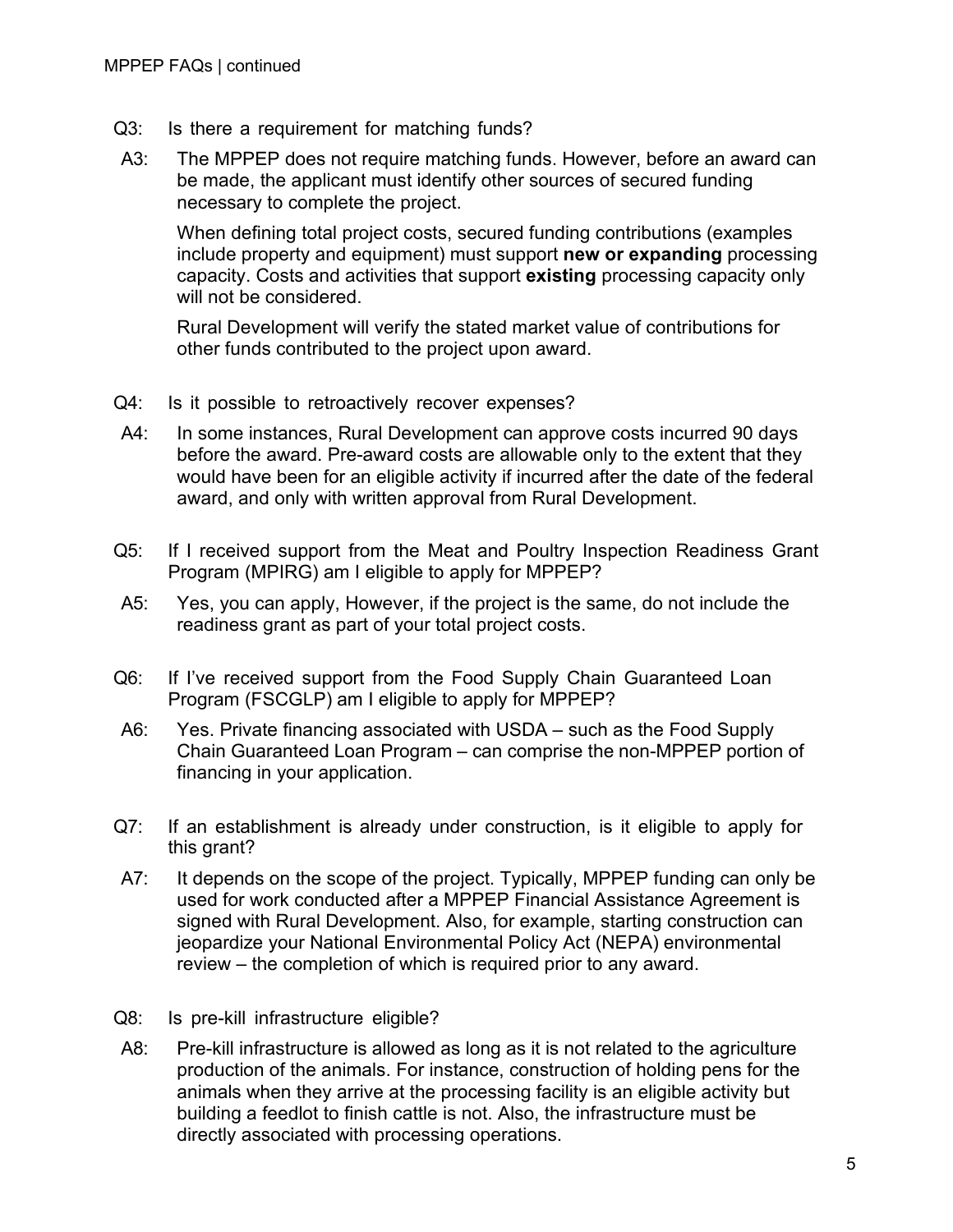- Q9: Can MPPEP pay for working capital costs, such as purchasing finished cattle ready for slaughter, or buying cardboard boxes for meatpacking?
- A9: No. MPPEP funds cannot be used for general working capital needs. Please refer to section 1.3 of the Request for Application (RFA – found under the "Related Documents" tab in Opportunity Number RD-RBS-22-010MPPEP, available at this link: [https://go.usa.gov/xztUH\)](https://go.usa.gov/xztUH) to find examples of eligible costs related to processing expansion activities.
- Q10: Are mobile slaughtering and processing units eligible?
- A10: Yes, mobile slaughter and processing units are eligible, as long as they will be operating under a federal, state, or Tribal equivalent Grant of Inspection.
- Q11: Can multiple projects owned by the same applicant entity be combined into one application?
- A11: Yes. In your MPPEP application, be sure to describe all projects and their associated tasks, and demonstrate how processing capacity will be increased.

#### Submitting a Complete Application

- Q1: What is required for a complete application?
- A1: A comprehensive application checklist is available on the MPPEP program website (available at this link:<https://go.usa.gov/xznjj> - PDF).
- Q2: Is a feasibility study required? Is that different than a business plan?
- A2: Yes. A feasibility study precedes a business plan, and both are required with every application. Your feasibility study must be conducted by a qualified, third-party consultant who evaluates the economic, market, technical, financial, and management viability of your proposed project. Your business plan must focus on strategies and tactics that ensure project sustainability and growth.
- Q3: What are the requirements for environmental review? How do I know if my project complies with the National Environmental Policy Act (NEPA)?
- A3: Please refer to A2 under Applicant Eligibility (above) for NEPA regulations. Minimally, each application must include information addressing all items as noted on the environmental checklist (available at this link: <https://go.usa.gov/xznjz> - PDF).

This checklist is designed to provide initial information about a project as it relates to environmental impact and is NOT a completed NEPA review. Rural Development will consider the environmental information you provide, and will request additional details, if needed.